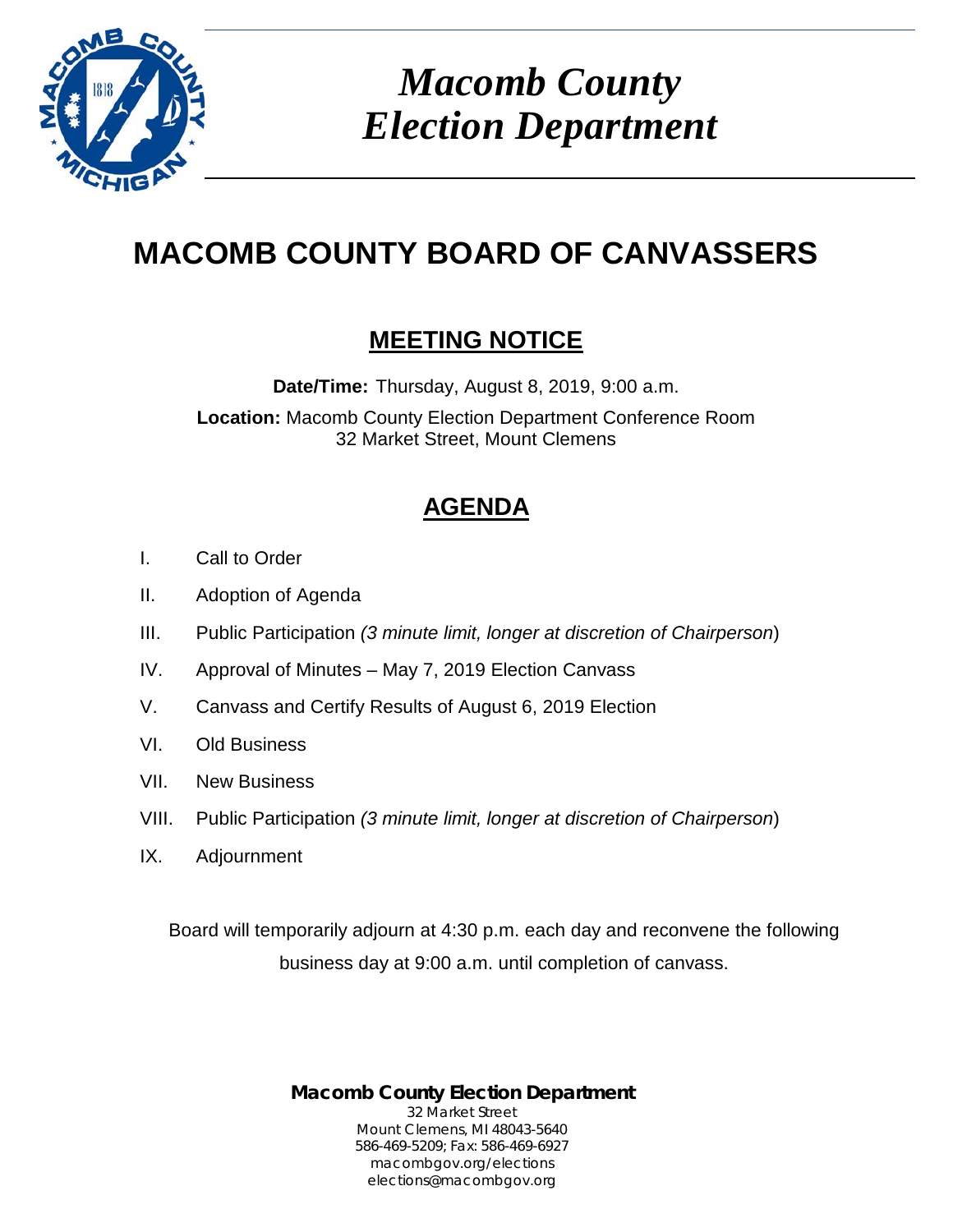#### **MACOMB COUNTY BOARD OF CANVASSERS MAY 7, 2019 ELECTION UNOFFICIAL MINUTES**

The Macomb County Board of Canvassers met on Thursday, May 9, 2019 in the Macomb County Elections Department Conference Room (32 Market Street in Mount Clemens) to canvass and certify the results of the election held on May 7, 2019.

The following Board members were present:

 Sarah Stovall – Chair Janice Nearon – Vice Chair Michelle DeBeaussaert – Canvasser Barb VanSyckel – Canvasser

*Also Present: Michael Grix – Chief Election Clerk* 

#### **Call to Order – May 9, 2019**

The meeting was called to order by Sarah Stovall at 9:00 a.m.

#### **Adoption of Agenda**

A motion to adopt the agenda was made by Janice Nearon and seconded by Michelle DeBeaussaert; the motion carried unanimously.

#### **Public Participation**

None

#### **Approval of Minutes (December 6, 2018 Recount)**

A motion to accept the minutes as presented was made by Michelle DeBeaussaert and seconded by Barb VanSyckel; the motion carried unanimously.

#### **Canvass and Certify Results of May 7, 2019 Election**

Canvassing began and continued without incident.

#### **Old Business**

None

**New Business**  None

### **Public Participation**

None

#### **Adjournment**

At 11:28 a.m. on May 9, 2019, Janice Nearon made a motion to adjourn; seconded by Michelle DeBeaussaert. The motion carried unanimously and the meeting was adjourned.